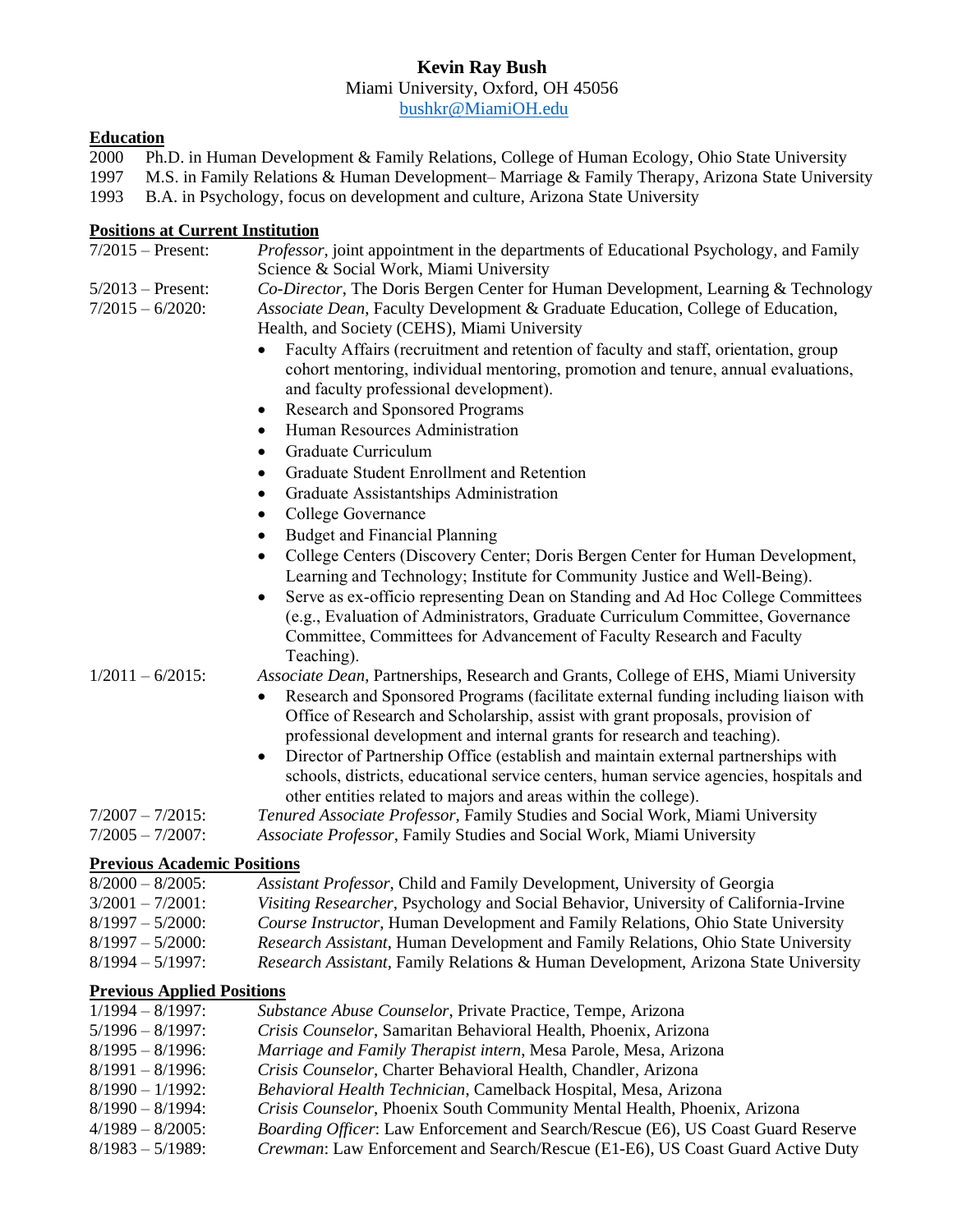# **Current Faculty Affiliations**

| $5/2016$ – Present: | Affiliate faculty, Department of Educational Leadership, Miami University       |
|---------------------|---------------------------------------------------------------------------------|
| $5/2011$ – Present: | Executive Committee Member, Center for Human Development, Learning & Technology |
| $8/2005$ – Present: | Faculty Affiliate, Center for Human Development, Learning & Technology          |

# **Courses Taught**

*Miami University (2005-present)* UNV101: I Am Miami (freshmen orientation) FSW261: Diverse Families Across the Life Cycle FSW277-577R: Independent Study – Applied Research EDP342: Research and Applied Writing FSW418/518: Program Development and Evaluation FSW477-577: Independent Study – Teaching Assistant Mentorship FSW/EDP 481/581: Adolescent Development in Diverse Families FSW494/594: Internship with Families and Children FSW495/595: Advance Survey of Family Science FSW499U: Child and Family Well-Being in the UK and US FSW498: Critical Thinking about Family Relationships: Issues in Family Systems (Capstone) FSW681: Parenting Theories and Application *University of Georgia (2000-2005)* CHFD2100: Development within the Family CHFD3920: Issues in Family Systems CHFD6640: Advanced Family Relationships CHFD6800: Research Methods *University of California Irvine (2001)* PSY100: Self-concept Development

# **Awards and formal recognition:**

- 2018 Distinguished Scholar, Miami University
- 2017 Center for Teaching Excellence (CET) Faculty Commendation, Miami University
- 2014 Center for Teaching Excellence (CET) Faculty Commendation, Miami University
- 2012 Center for Teaching Excellence (CET) Faculty Commendation, Miami University
- 2011 Center for Teaching Excellence (CET) Faculty Commendation, Miami University
- 2010 Center for Teaching Excellence (CET) Faculty Commendation, Miami University
- One of the "Top 100 Faculty and Staff" for 2011, Center for Teaching Excellence.
- Nominee for the Russell Undergraduate Teaching Award, 2005, University of Georgia

### **Independent Studies, Directed Studies, Practicum and Thesis/Dissertation Supervision**:

| Table 1: Supervised Undergraduate Independent Studies - Research and Teaching Experiences (2007-present) |                 |                     |
|----------------------------------------------------------------------------------------------------------|-----------------|---------------------|
| Project/Experience                                                                                       | <b>Students</b> | <b>Credit Hours</b> |
| Research Assistant – Child and Family Intervention (BCSP)                                                | 62              | 198                 |
| Research Assistant – Child Abuse Intervention (CANSAFE)                                                  | 32              | 94                  |
| Research Assistant – Parenting, Culture and Adolescence (CNASCS)                                         | 02              | 06                  |
| Undergraduate Associate - Teaching Assistant                                                             | 13              | 39                  |
| University Honors Thesis Advisor/Chair                                                                   | 02              | 06                  |
| Undergraduate Summer Scholars Program                                                                    | 02              | 10                  |
| Undergraduate Research Award                                                                             | 02              | 03                  |
| Honors Student Course Extension                                                                          | 0 <sub>1</sub>  | 0 <sub>3</sub>      |
| Internship with Families and Children (FSW 494)                                                          | 0 <sub>1</sub>  | 03                  |
| Student Presentations - Miami University Undergraduate Research                                          | 02              | N/A                 |
| Student First Authored Presentations at Peer-Reviewed Conference                                         | 03              | N/A                 |
| Student Co-authored National/International Conference Presentations                                      | 02              | N/A                 |
| <b>Student First Authored Peer-Reviewed Journal Publication</b>                                          | 03              | N/A                 |
| TOTAL                                                                                                    | 124             | 362                 |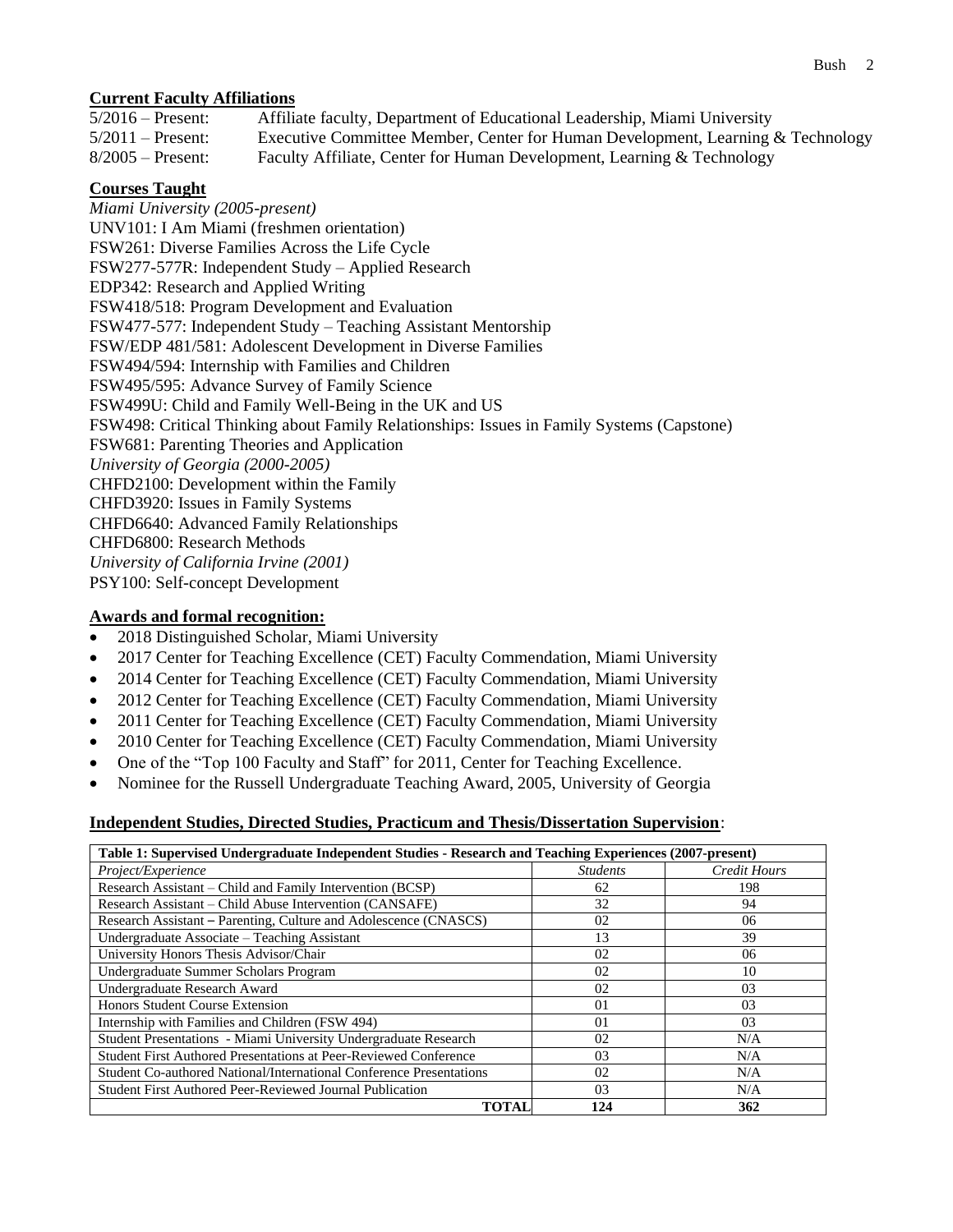| Table 2: Theses, dissertations and comprehensive exams |                  |                |
|--------------------------------------------------------|------------------|----------------|
|                                                        | Number Completed | Number Current |
| Doctoral Students: Dissertation Adviser                | 1 UGA            |                |
| Master's Students: Thesis advisor                      | 2 UGA: 10 MU     |                |
| Honor's Students: Thesis advisor                       | 1 UGA: 2 MU      |                |
| Doctoral Students: Committee Member                    | 4 UGA: 5 MU      |                |
| Master's Students: Committee Member                    | 6 UGA: 11 MU     |                |
| Doctoral Students: Comprehensive Exam                  | 5 UGA: 5 MU      |                |
| ТОТАІ                                                  | 50               | 14             |

**\* MU**= Miami University; **UGA**= University of Georgia

#### Edited Books:

- **Bush, K.R**., & Price, C. (2020). *Families and Change: Coping with stressful events and transitions* (6<sup>th</sup> edition). Sage.
- Price, C., **Bush, K.R**., & Price, S. (2016). *Families and Change: Coping with stressful events and transitions* (5<sup>th</sup> edition). Thousand Oaks: Sage.
- Peterson, G.W. & Bush, K.R. (2013). *Handbook of Marriage and Family (3<sup>rd</sup> Edition)*. New York: Springer
- Book Chapters (*Graduate student co-authors in italics*; undergrad student co-authors underlined):
- 25) **Bush, K.R**. (invited/under contract). Parenting and parent-child relationships in Chile. In H. Selin (Ed). *Parenting Across Cultures: Childrearing, Motherhood and Fatherhood in Non-Western Cultures.* Dordrecht: Springer.
- 24) **Bush, K.R**. & *Linthicum, M*. (invited/under contract). Parent-child/adolescent relationships during the pandemic. In H. Selin (Ed). *Parenting Across Cultures: Childrearing, Motherhood and Fatherhood in Non-Western Cultures.* Dordrecht: Springer.
- 23) James, A.G., Noltemeyer, A. L., *Roberts, D*., **Bush, K.R.** (2021). Family processes and youths'competence: A PYD perspective. In N. Wiinum & R. Dimitrova (Eds.), Handbook of positive youth development in global context. Springer Series on Child and Family Studies (443-462). 443–462 Basel, Switzerland: Springer
- 22) **Bush, K.R**. & James, A. (invited/2020). Adolescence in individualist cultures. In S. Hupp and J. D. Jewell (Eds.), *The Encyclopedia of Child and Adolescent Development* (In D. Shek and J. Leung, Eds., Vol. 7, *History, Theory, and Culture in Adolescence*). Hoboken, NJ: John Wiley & Sons Inc.
- 21) Price, C., **Bush, K.R.,** Price, S., McKenry, P. (2020). Families coping with stress and change: A conceptual overview. In K.R. Bush, & C. Price (Eds.). *Families and Change: Coping with stressful events and transitions* (5<sup>th</sup> ed., pp. 179-202). Sage.
- 20) Newell, J. E. & **Bush, K.R**. (invited/2019). Stress. In J. J. Ponzetti (Ed.). *Macmillan Encyclopedia of Intimate and Family Relationships: An Interdisciplinary Approach* (pp. 351-354). Macmillan Reference USA.
- 19) *Waltemire, C*. & **Bush, K.R**. (2018). Safety needs. In V. Zeigler-Hill and T. Shackelford (Eds.), *Encyclopedia of Personality and Individual Differences*. New York, NY: Springer.
- 18) James, A., **Bush, K.R**., & Peterson, G.W. (2017). Children and youth in stepfamilies. In T.P. Gullotta & G. Blau (Eds.), *Handbook of Childhood Behavioral Issues* (2<sup>nd</sup> ed., pp. 118-136). New York, NY: Taylor & Francis.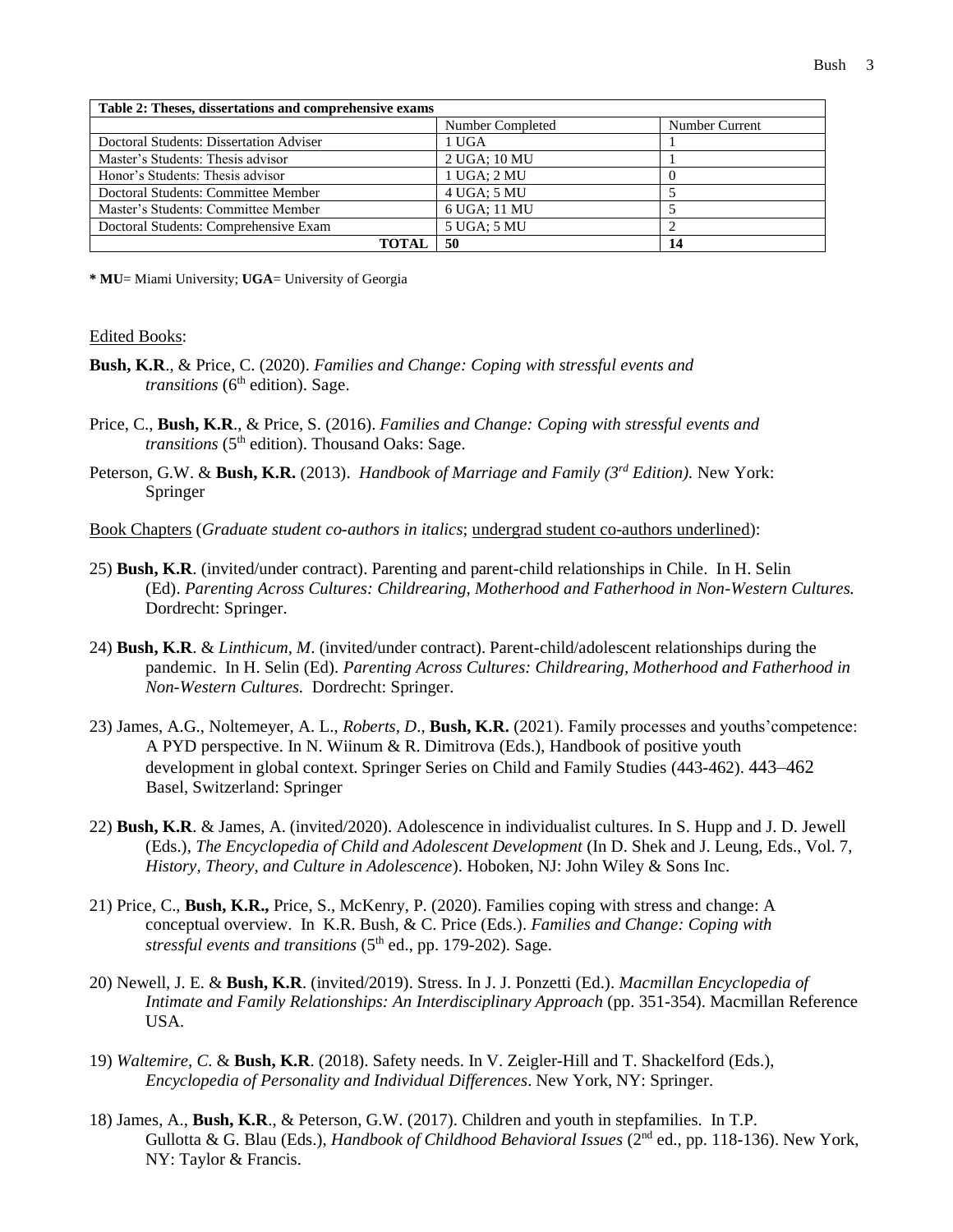- 17) **Bush, K.R**., *Abrams, B*., Bohon, S.A., & Kim, H. & (2016). Family stress and coping among immigrants. In C. Price, K.R. Bush, & S. J. Price (Eds.). *Families and Change: Coping with stressful events and transitions* (5<sup>th</sup> ed., pp. 3-26). Thousand Oaks: Sage.
- 16) **Bush, K.R.,** Price, C., Price, S., McKenry, P. (2016). Families coping with stress and change: A conceptual overview. In C. Price, K.R. Bush, & S. J. Price (Eds.). *Families and Change: Coping with stressful events and transitions* (5th ed., pp. 179-202)*.* Thousand Oaks: Sage.
- 15) Peterson, G. W., & **Bush, K. R**. (invited/2015). Families and adolescent development. In T. P. Gullotta, R. W. Plant, M. A. Evans, T. P. Gullotta, R. W. Plant, M. A. Evans (Eds.), *Handbook of adolescent behavioral problems: Evidence-based approaches to prevention and treatment (2nd ed.)* (pp. 45-69). New York, NY, US: Springer Science + Business Media. doi:10.1007/978-1-4899-7497-6\_4
- 14) **Bush, K.R**. & Peterson, G.W. (invited/2014). Healthy development of children in nuclear families, Childhood. In T.P. Gullotta & M. Bloom & (Eds.). *Encyclopedia of primary prevention and health promotion Volume II (2nd ed.)* (pp. 714-721). New York, NY, US: Springer.
- 13) **Bush, K.R**. & Peterson, G.W. (invited/2014). Parenting and parent-child relationships in Chile. In H. Selin (Ed). *Parenting Across Cultures: Childrearing, Motherhood and Fatherhood in Non-Western Cultures.* (pp. 307-322). Dordrecht: Springer.
- 12) Peterson, G.W. & **Bush, K.R**. (invited/2014). Healthy development of youth in nuclear families. In T.P. Gullotta & M. Bloom & (Eds.), *Encyclopedia of primary prevention and health promotion*, (pp. 1245- 1252). New York, NY, US: Springer. doi 10.1007/978-1-4614-5999-6
- 11) **Bush, K.R**., & Peterson, G.W. (2013). Parent-Child relationships in diverse contexts. In G. W. Peterson and K. R. Bush (Eds), *Handbook of Marriage and Family* (3rd Edition), (pp. 275-302). New York: Springer.
- 10) Peterson, G.W. & **Bush, K.R**. (2013). Conceptualizing Cultural Influences on Socialization: Comparing Parent-Adolescent Relationships in the U.S. and Mexico. In G. W. Peterson and K. R. Bush (Eds), *Handbook of Marriage and Family* (3<sup>rd</sup> Edition), (pp. 177-208). New York: Springer.
- 9) Peterson, G.W. & **Bush, K.R**. (2013). Diverse Families: Island Refuges in the Midst of Troubled Waters. In G. W. Peterson and K. R. Bush (Eds), *Handbook of Marriage and Family* (3<sup>rd</sup> Edition), (pp. 887-896). New York: Springer.
- 8) Peterson, G.W. & **Bush, K.R.** (2013). Introduction: Balancing Connectedness and Autonomy in Diverse Families. In G. W. Peterson and K. R. Bush (Eds), *Handbook of Marriage and Family* (3<sup>rd</sup> Edition), (pp. 1-7). New York: Springer.
- 7) **Bush, K.R**., Bohon, S.A., & Kim, H. (2009). Stress and coping among immigrant families. In S. J. Price & C. Price (Eds.). *Families and Change: Coping with stressful events and transitions* (4<sup>th</sup> edition) (pp. 285-310)*.* Thousand Oaks: Sage.
- 6) **Bush, K.R**. & Peterson, G. W. (2008). Family influences on childhood development. In T.P. Gullotta (Ed.). *Handbook of Childhood Behavioral Issues* (pp. 43-67). New York, NY: Taylor & Francis.
- 5) Newsome, W. S., **Bush, K.R**., Hennon, C., & Peterson, G. W. (2008). Appalachian families and poverty: Historical issues and contemporary trends. In D. R. Crane & T. B. Heaton (Eds.). *Handbook of families and poverty: Interdisciplinary* perspective (pp. 104-118)*.* Thousand Oaks, CA: Sage.
- 4) **Bush, K.R**. & *Lash, S.B*. (2006). Family relationships and gender roles. In R. Abramson, & J. H. Speer (Eds.). *Encyclopedia of Appalachia* (pp. 170-171). Johnson City, TN. University of Tennessee Press. \*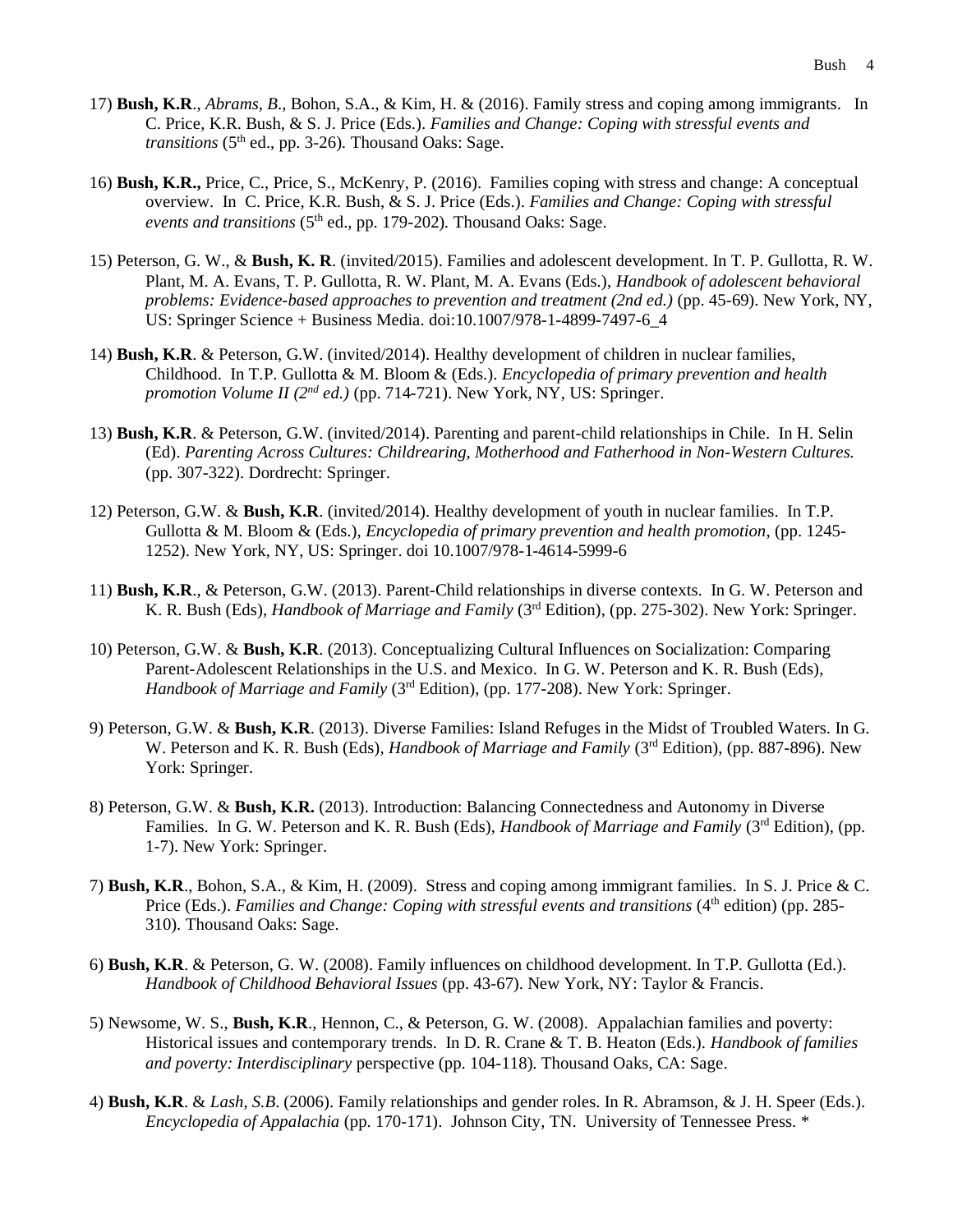- 3) **Bush, K.R**., Bohon, S.A., & Kim, H. (2005). Adaptation among immigrant families: resources and barriers. In P. C. McKenry & S. J. Price (Eds.). *Families and Change: Coping with stressful events and transitions*  (pp. 307-332)*.* Thousand Oaks: Sage.
- 2) Peterson, G.W. & **Bush, K.R**. (2003). Parenting, adolescence. In T.P. Gullotta & M. Bloom & (Eds.). *Encyclopedia of primary prevention and health promotion* (pp. 780-788). New York: Kluwer.
- 1) Peterson, G.W., Bodman, D. **Bush, K.R**. & Madden-Derdich, D. (2000). Gender and the parent child relationship.In D. H. Demo, K. A. Allen, & M. A. Fine (Eds.), *Handbook of family diversity* (pp. 82- 104). New York: Oxford University Press.

Articles in Professional Peer Reviewed Journals (*Grad student co-authors in italics*; undergrad co-authors underlined):

- 27) Noltemeyer, A., James, A., **Bush, K.R**., Bergen, D., Barrios, V. R., & Patton, J. (2021). The relationship between deficiency needs and growth needs: The continuing empirical investigation of Maslow's Theory. *Child and Youth Services*, *42*(1), 24-42.
- 26) **Bush, K.R.,** James, A., Noltemeyer, A., Wade, A., & Bergen, D. (2018). Longitudinal impact of a child and family intervention program on reading and math skills. *The International Journal of Interdisciplinary Educational Studies, 13*(3), 1-15. https://doi.org/10.18848/2327-011X/CGP/v13i03/1-15
- 25) *Muruthi, B.A.,* Bermudez, M., **Bush, K.R**., Stinson, M.A., McCoy, M. (2016). Mothering my daughter: Afro-Caribbean mother's experiences of parenting in the US. *Women and Therapy*, *39*(3-4), 413-431.
- 24) Xia, Y, *Wang, C*., *Li, W*., Wilson, S., **Bush, K**. & Peterson, G. (2015). Chinese parenting behaviors, adolescent school adjustment and problem behavior. *Marriage and Family Review, 51*(6)*,* 489-515*.* doi: 10.1080/01494929.2015.1038408
- 23) *Cho, W.J*., **Bush, K.R**., Xia, Y., Wilson, S.M., *Li, W*., & Peterson, G.W. (2014). Paternal behaviors and adolescents' academic motivation in Mainland China. *Child Studies in Asia-Pacific Contexts, 4(2),* 77-94*.*
- 22) *Wang, C*., Xia, Y, *Li, W*., Wilson, S., **Bush, K**. & Peterson, G. (2014). Parenting behaviors, adolescent depressive symptoms, and problem behavior: The role of self-esteem and school adjustment difficulties among Chinese adolescents. *Journal of Family Issues.* doi: 10.1177/0192513X14542433
- 21) **Bush, K.R**., Peterson, G.W., and Chung, G. (2013). Family Relationship Predictors of Parent-Adolescent conflict: Cross-Cultural Similarities and Differences. *Child Studies in Diverse Contexts, 3(1),* 49-68.
- 20) Goforth, K.A., Noltemeyer, A., Patton, J.M., **Bush, K.R.,** & Bergen, D. (2013). Understanding Mathematics Achievement: An Analysis of the Effects of Student and Family Factors. *Educational Studies,12(14),*1-20*.*
- 19) *Fernandez, A. V*., and **Bush, K.R.** (2013). Familism and elementary school children: A perspective from Puerto Rican mothers living on the island. *International Journal of Interdisciplinary Social and Community studies, 7*, 118-127*.*
- 18) Noltemeyer, A., & **Bush, K.R.** (2013). Adversity and Resilience: A Synthesis of International Research. *School Research International 34*(5), 474-487.
- 17) Supple, A.J., *Su, J*., Plunkett, S.W., Peterson, G.W., & **Bush, K.R**. (2013). Factor Structure of the Rosenberg Self-Esteem Scale. *Journal of Cross-Cultural Psychology 44*(5)*,* 748-764.
- 16) Noltemeyer, A., **Bush, K.R**., Patton, J., & Bergen, D (2012). The relationship among deficiency needs and growth needs: An empirical investigation of Maslow's theory. *Children and Youth Services Review, 34*(9), 1862-1867.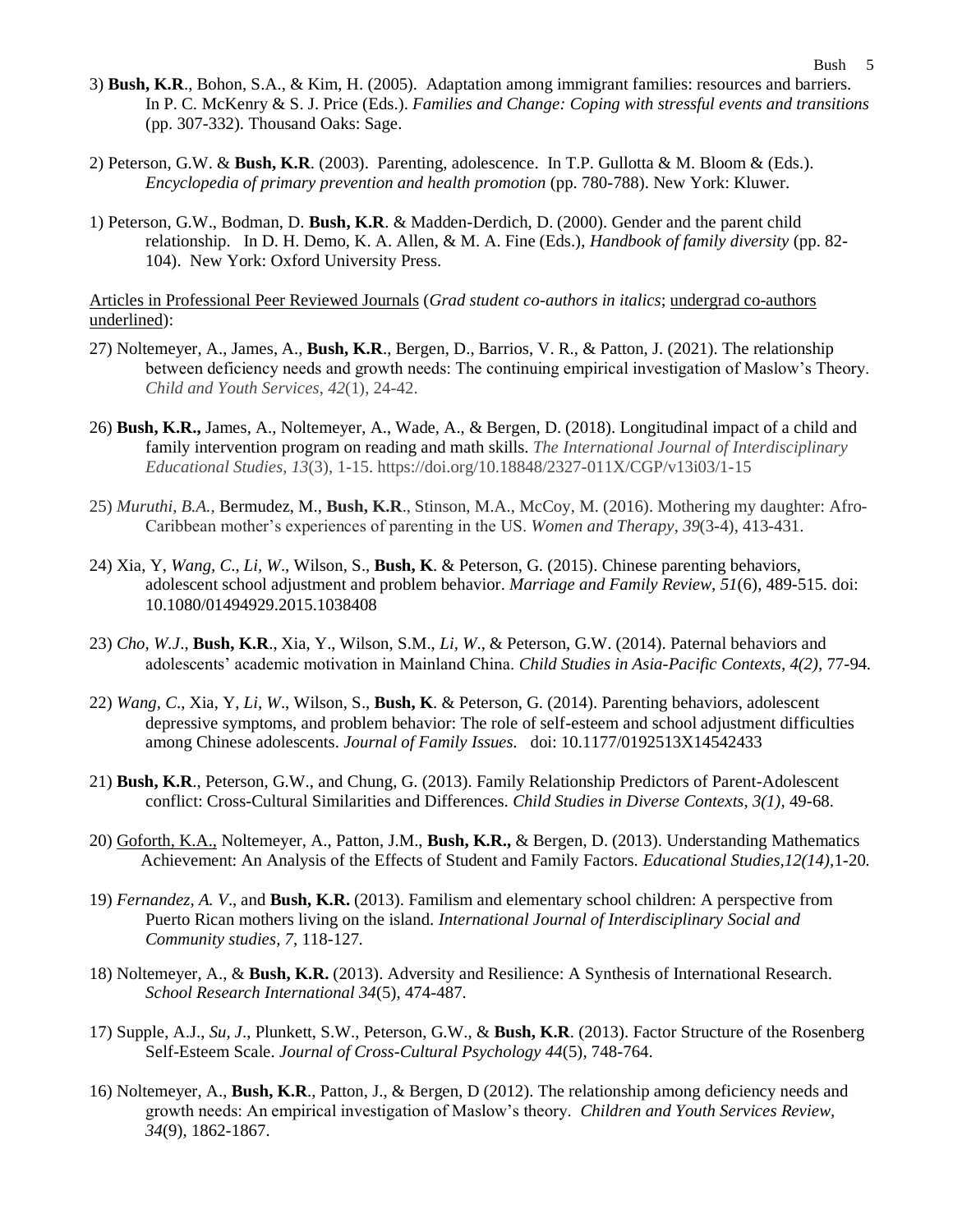- 15) **Bush, K.R.,** & Bergen, D. (2011). Evaluation of a holistic case management intervention program for low income families of K-6 grade children: The Butler County Success Program. *International Journal of Interdisciplinary Social Science,* 5(8), 337-352.
- 14) Supple, A.J., *Ghazarian, S. R.*, Peterson, G.W., & **Bush, K. R**. (2009). Assessing the cross-cultural validity of a parental autonomy granting measure. *Journal of Cross-Cultural Psychology, 40*(5), 816-833.
- 13) *Templeton, G.B*., **Bush, K.R.,** *Lash, S.B., Dick, V*., & Gale, J. (2008). Adolescent socialization in Rural Appalachia: The Perspectives of teens, parents and significant adults. *Marriage and Family Review, 44*(1), 52-80.
- 12) Peterson, G.W., Cobas, J., **Bush, K.R**., Supple, A.J., & Wilson, S.M. (2005). Parent-youth relationships and the self-esteem of Chinese adolescents: Collectivism versus individualism. *Marriage and Family Review, 36*(3/4), 173-200.
- 11) **Bush, K.R**., & *Lash, S.B*. (2004). Predictors of parent-adolescent conflict among mainland Chinese, Russian, and US families. *International Journal of Psychology, 39*(5-6). 520-520.
- 10) **Bush, K.R**., Supple, A.J., & *Lash, S.B*. (2004). Mexican adolescents' perceptions of Parental behaviors and authority as predictors of their self-esteem and sense of familism. *Marriage and Family Review, 36*(1/2), 35-65.
- 9) Ingoldsby, B., Schvaneveldt, P., Supple, A.J., & **Bush, K.R.** (2004). Parenting behaviors as predictors of selfefficacy and academic achievement among adolescents living in Ecuador and Mexico. *Marriage and Family Review, 35*(3/4), 139-159.
- 8) Supple, A.J., Peterson, G.W., & **Bush, K.R**. (2004). Assessing the validity of parenting measures in a sample of Chinese adolescents. *The Journal of Family Psychology, 18*(3), 539-544.
- 7) Bean, R.A., **Bush, K.R**., McKenry, P.C., & Wilson, S. (2003). The impact of parental support, behavioral control, and psychological control on the academic achievement and self-esteem of African-American and European-American adolescents. *Journal of Adolescent Research, 18*(5), 523-542.
- 6) Chen, C., Greenberger, E., *Faruggia, S*., **Bush, K.R**., & Dong, Q. (2003). Beyond parents and peers: The role of important non-parental adults (VIPs) in adolescent development in China and the United States. *Psychology in the Schools, 40*(1), 35-51.
- 5) Hill, N.E., **Bush, K.R**., & Roosa, M.R. (2003). Parenting and family socialization strategies and children's mental health: Low income, Mexican American and European American mothers and children. *Child Development, 74*(1), 189-204.
- 4) **Bush, K.R**., Peterson, G.W., Cobas, J., & Supple, A. (2002). Adolescents' perceptions of parental behaviors as predictors of adolescent self-esteem in mainland China. *Sociological Inquiry*, *72*(4), 503-526.
- 3) Hill, N.E., & **Bush, K.R**. (2001). Relationships between parenting environment and children's mental health among African American and European American mothers and children. *Journal of Marriage and Family, 63*, 954-966.
- 2) **Bush, K.R**. (2000). Separatedness and connectedness in parent-adolescent relationships: The impact on adolescent self-esteem among Chinese and European-American families. *Marriage and Family Review, 30*(1/2), 153-178.
- 1) Peterson, G.W., **Bush, K.R**., & Supple, A.J. (1999). Predicting adolescent autonomy from parents: Relationship connectedness and restrictiveness. *Sociological Inquiry, 69*, 431-57.

Bush 6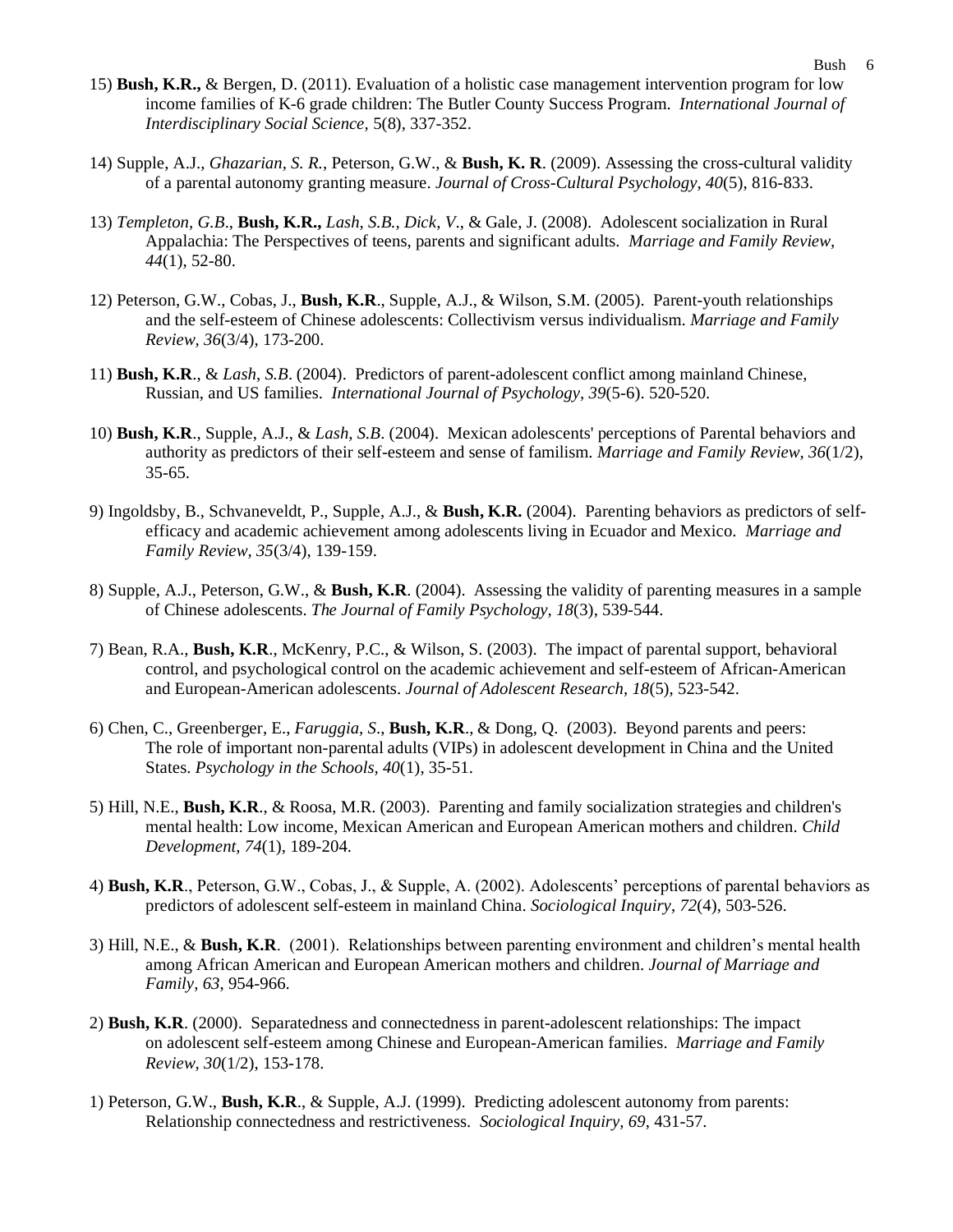- **Bush, K.R**., James, A., Noltemeyer, A., & Peterson, G. Parenting behaviors and adolescent autonomy as predictors of self-esteem among Chilean Adolescents.
- **Bush, K.R**., Peterson, G., Chung, G., & Kim, H.K. The impact of individualistic and collectivistic cultural values on parenting behavior and adolescent autonomy and conformity among South Korean adolescents.
- Murphy, L., **Bush, K.R**., Lanier, E., Wilson, S., & Peterson, G. Impact of adolescent's perceptions of maternal and paternal parenting on academic achievement among youth in China, India and South Korea.
- Murphy, L., **Bush, K.R**., Kim, H., Wilson, S., & Peterson, G. The impact of parental depression on parenting and adolescent depression among South Korean families.
- James, A. G., Noltemeyer, A., **Bush, K.R**., Peterson, G., & Roberts, D. Parent-Adolescent Relationships as a Mediator between Family Processes and Domains of Competence among Low-Income Families.

#### Other Publications:

- a. Invited commentary and review pieces published in peer-reviewed journals:
- Bush, K.R. (2009). Learning a New Land: Immigrant Students in American Society –by Carola Suarez-Orozco, Marcelo M. Suarez-Orozco, and Irina Todorova. *Journal of Marriage and the Family, 71*(1) 203-205.
- Bush, K.R. (2003). Commentary: Physical and mental health of contemporary Chinese children. *Journal of Family and Economic Issues, 24*(4), 397-401.

b. Study Guides / text book material:

Bush, K. R. (2009). Annotated the Instructor Edition of: Lamanna, M. & Riedmann, A. (2009). *Marriages*  and Families, Instructors Edition of 10<sup>th</sup> Edition, Belmont, CA: Thomson Wadsworth

### **Selected Presentations at Meetings of Learned Societies (Peer-reviewed):**

#### International Meetings:

- **Bush, K.R**., James, A., Noltemeyer, A., Bergen, D., & Barrios, V. R. (2019, July). The relationship between deficiency needs and growth needs: The continuing empirical investigation of Maslow's Theory. Poster presented at the 2019 International School Psychologists Association Annual Conference, Basel, Switzerland.
- James, A., Noltemeyer, A. **Bush, K.R**., & Peterson, G. (2017, July). Parent-adolescent relationships as a mediator between family processes and domains of competence among low-income families. Poster presented at the 2017 International School Psychologists Association Annual Conference, Manchester, England.
- *Amin, N*., James, A., **Bush, K.R**., & Noltemeyer, A. (2016, July). Parental attitude as a predictor of school achievement among an ethnically diverse sample living in poverty. Poster presented at the International School Psychologists Association Annual Conference, Amsterdam, Netherlands.
- **Bush, K.R**., James, A., & Noltemeyer, A. (2016, July). Parenting behaviors and adolescent autonomy as predictors of self-esteem among Chilean adolescents. Poster presented at the 11th Annual International Conference on Child and Adolescent Psychopathology, London, England.
- **Bush, K.R**., Noltemeyer, A., Wade, A., James, A., & Bergen, D. (2014, July). Longitudinal impact of a child and family intervention program on reading and math skills. Poster presented at the  $9<sup>th</sup>$  Annual International Conference on Child and Adolescent Psychopathology, London, England.
- Klatts, S. & **Bush, K.R**. (2014, July). Brief Mindfulness in Afterschool Programming (ASP): Challenges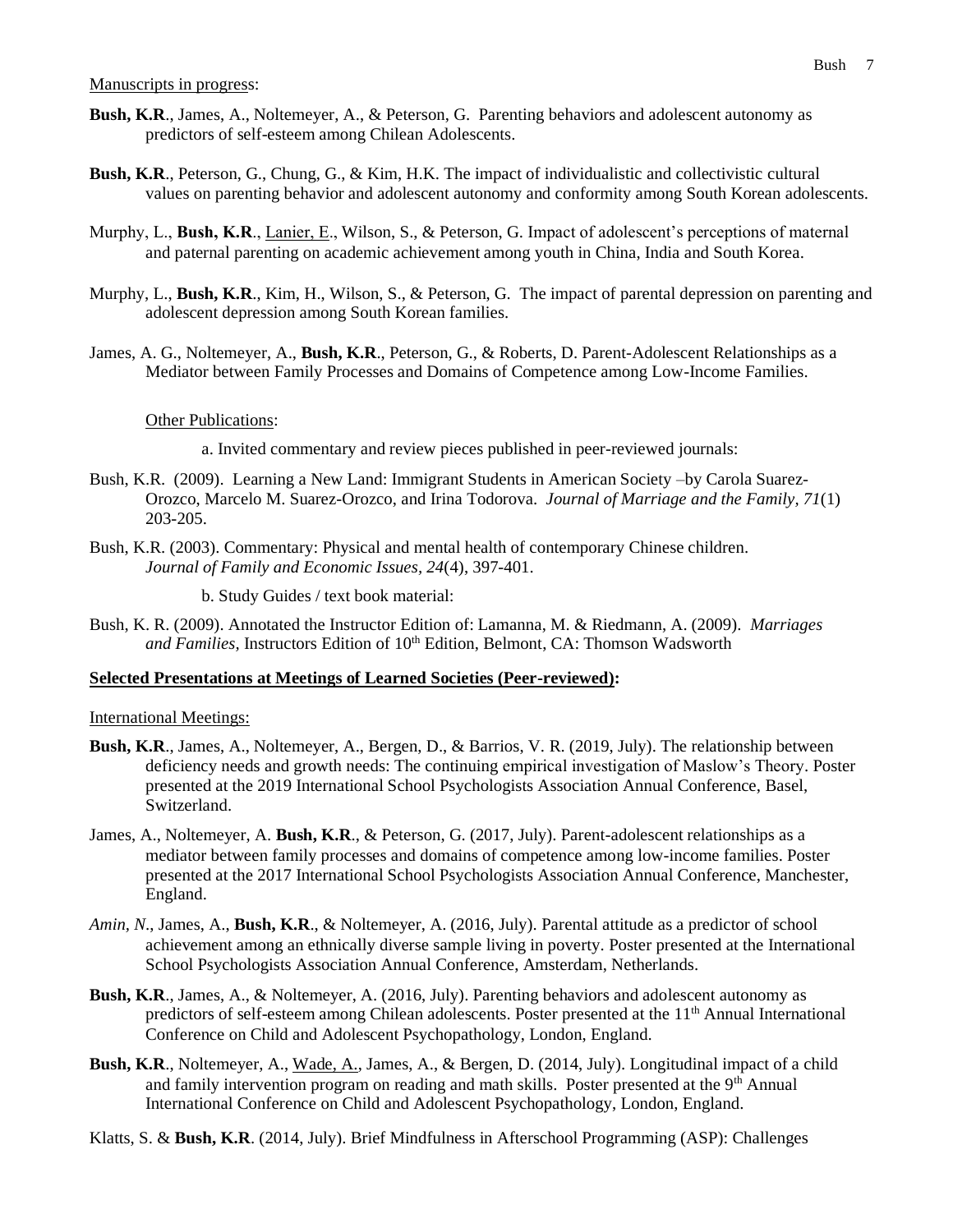and Opportunities. Poster presented at the 9<sup>th</sup> International Conference on Child and Adolescent Psychopathology. University of Roehampton, London, England, United Kingdom.

- *Fernandez, A.V*. & **Bush, K.R**. (2012, July). Families and Elementary school children: A perceptive from Puerto Rican mothers living on the Island. Paper presented at the 7<sup>th</sup> Annual International conference of Interdisciplinary Social Sciences, Barcelona, Spain.
- Noltemeyer, A., **Bush, K.R**., Patton, J., & Bergen, D. (2012, July). The relationship between deficiency needs and growth needs: An empirical investigation of Maslow's theory. Paper presented at the  $7<sup>th</sup>$  Annual International conference of Interdisciplinary Social Sciences, Barcelona, Spain.
- **Bush, K.R**., & Bergen, D. (2010, August). Evaluation of a holistic case management intervention program for low income families of K-6 grade children: The Butler County Success Program. Paper presented at the 5<sup>th</sup> Annual International conference of Interdisciplinary Social Sciences, Cambridge, UK.

#### National Meetings:

- Esteinou, R., Peterson, G. W., Wilson, S.M., & **Bush, K. R**., (2013, November). Mexican parent-adolescent relationships: Predicting conformity to parents. Paper presented at the Annual Conference of the National Council on Family Relations, San Antonio, TX.
- **Bush, K.R**., & Ward, R.M. (2012, August). Cost Analysis of CANSAFE: Child Abuse & Neglect Substance Abuse Focus & Expansion. Paper presented at Regional Partnership Grant Conference, Washington D.C.
- Goforth, K.A., Noltemeyer, A., Patton, J.M., **Bush, K.R**., & Bergen, D. (2012). Understanding Mathematics Achievement: An Analysis of the Effects of Student and Family Factors. Invited poster presented at Council on Undergraduate Research, Posters on the Hill, Washington, DC.
- Bergen, D., **Bush, K**. & Newsome, W. S. (2009, May). School liaison intervention improves low income children's academic achievement and behavior. Poster presentation at the Association for Psychological Sciences, San Francisco, CA.
- **Bush, K.R**., Lim, Y. & Peterson, G. (2009, November). Parental influence on adolescent academic achievement in Mainland China. Paper presented at the Annual Conference of the National Council on Family Relations, San Francisco, CA.
- Lim, J. Y., Peterson, G. W., & **Bush, K. R**. (2008, March). Adolescent's perceptions of paternal authority and parenting as predictors of teen's autonomy in China and The United States. Poster presented at the Biennial Conference of the Society for Research in Adolescence, Chicago, IL.
- Wilson, S.M., *Li, W*., Xia, Y., **Bush, K**., Peterson, G., & Hennon, C. (2007, November). Parental influence on adolescent academic achievement in Mainland China. Paper presented at the Annual Conference of the National Council on Family Relations, Pittsburgh, PA.
- Mbito, M.N., Malia, J.A., Wilson, S.M., Peterson, G.W., **Bush, K.R**., Ngige, L.S., & Rombo, D. (2007, November). Adolescents' self-esteem and perceptions of parental monitoring. Paper presented at the Annual Conference of the National Council on Family Relations, Pittsburgh, PA.
- Xia, Y., *Meng, Y*., Wilson, S., Li, W., Peterson, G., & **Bush, K**. (2007, November). Chinese adolescent self-esteem and problem behavior: A canonical analysis. Paper presented at the Annual Conference of the National Council on Family Relations, Pittsburgh, PA.
- *Lash, S.B*. Walters, L., **Bush, K.R**. & Peterson, G. W. (2007, April). The relationship between autonomy and conformity, among Appalachian adolescents. Poster presented at the Biennial Conference of the Society for Research in Child Development, Boston, MA.

#### Regional/State/Local Meetings:

*Fernandez, A. V*., and **Bush, K.R**. (2010, October). Familism and Academic Achievement: A perspective from Puerto Rican mothers living on the island. Poster presented at the 2010 National Association of Social Workers Ohio Chapter Annual Conference: Values, Ethics, and Principles, Columbus, Ohio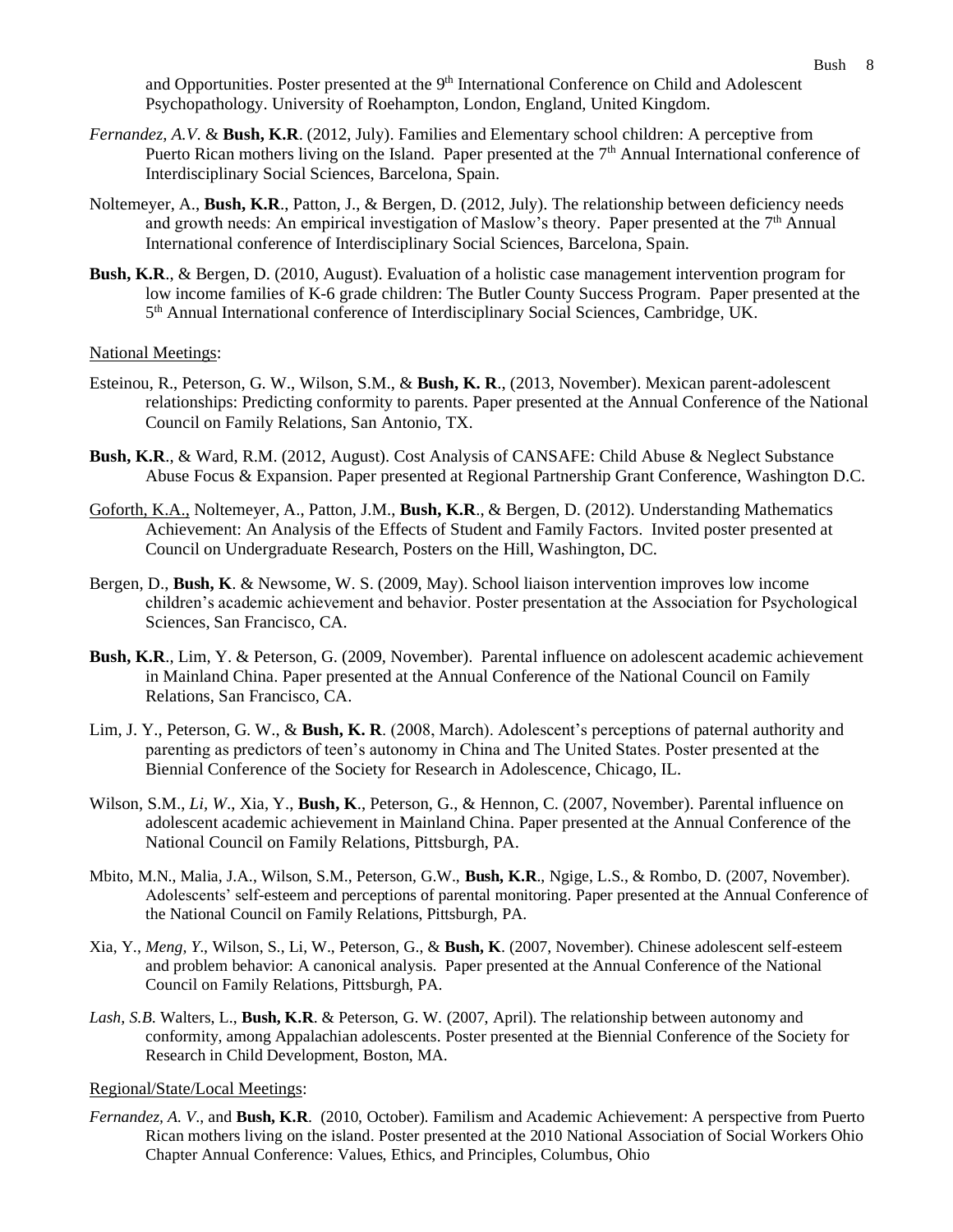- *Kuykendoll, M. T*., and **Bush, K.R**. (2010, October). Self-Esteem and Gender Role Attitudes: Preliminary findings within a Mexican Adolescent Population. Poster presented at the 2010 National Association of Social Workers Ohio Chapter Annual Conference: Values, Ethics, and Principles, Columbus, Ohio
- *Abrams, A.B*., and **Bush, K.R**. (2009, October). Acculturation and its affect on Afro-Caribbean Mother-Daughter Relationships. Poster presented at the National Association of Social Workers Ohio Annual Conference: Domestic & International Perspectives on Social Work, Columbus, Ohio

#### Select Invited Presentations - Non Peer-Reviewed

- **Bush, K.R**. (2013, May). Theory and strategies for working with diverse parents and families. Presentation to teachers, early childhood home visitors, child welfare workers, school community liaisons and other community helping professionals at the Butler County Educational Service Center.
- **Bush, K.R**., *Abrams, B.A., Barrow, K., Ormiston, L.,* (2009 September). Applied Program Evaluation in Family Studies and Social Work. Poster presented at the Bicentennial Symposium on the Engaged University, Miami University, Oxford, OH.

#### B. Externally Funded Research:

| Table 3. Funded External Grants from Fall 2007 – Present: TOTAL = \$1,622,816 |               |                                                                                                       |                                                                                                                                                                     |                                                                                                                                                                  |
|-------------------------------------------------------------------------------|---------------|-------------------------------------------------------------------------------------------------------|---------------------------------------------------------------------------------------------------------------------------------------------------------------------|------------------------------------------------------------------------------------------------------------------------------------------------------------------|
| Amount<br><b>Funded</b>                                                       | <b>Dates</b>  | <b>Funding Agency</b>                                                                                 | <b>Title of Funded Project</b>                                                                                                                                      | Role                                                                                                                                                             |
| \$718,174                                                                     | $7/14 - 7/15$ | Ohio Department of Education:<br><b>Straight A Funding</b>                                            | Advancing Educational Technology in Butler<br>County Classrooms: Game Based Learning<br>Sub Award: Evaluation (\$109,297)<br>Sub Award: Prof Development (\$53,634) | Co-PI, PI Sharon Custer/John Graft -<br><b>Butler County Educational Service Center</b><br>PI Sarrah Woodruff (E & A Center)<br>PIs Bob Deschutter, Jason Abbitt |
| \$309,975                                                                     | $4/07 - 9/12$ | Children's Bureau (AFC) via<br><b>Butler County Children's</b><br>Services (\$2,500,000 for 5 years)  | Evaluation of the Child Abuse and<br>Neglect Substance Abuse Focus &<br><b>Expansion Project</b>                                                                    | Lead Co-PI on Program Eval with W.<br>Sean Newsome:<br>PI: Donna Lang, BCCS                                                                                      |
| \$294,881                                                                     | $8/07 - 6/15$ | The Butler County Educational<br>Service Center                                                       | <b>Evaluation of The Butler County</b><br><b>Success Program</b>                                                                                                    | Lead Co-PI, with A. Noltemeyer (9/11-<br>$6/15$ , A. James $(1/13-6/15)$ , D. Bergen<br>$(8/07-6/14)$ , W. Newsome $(6/06-6/10)$                                 |
| \$74,467                                                                      | $8/12 - 8/14$ | The United Way - Via The<br><b>BCESC</b>                                                              | Early Childhood (3-5) Home Visitor<br>Program and Preschool Family Support                                                                                          | PI                                                                                                                                                               |
| \$90,000                                                                      | $8/15 - 6/20$ | The Butler County Educational<br><b>Service Center</b>                                                | <b>Evaluation of The Butler County</b><br><b>Success Program</b>                                                                                                    | Co-PI, with Anthony James (Lead PI)<br>and Amity Noltemeyer (Co-PI)                                                                                              |
| \$40,280                                                                      | $8/13 - 6/16$ | The Hamilton YWCA                                                                                     | Domestic Violence Victim Advocate                                                                                                                                   | PI                                                                                                                                                               |
| \$37,439                                                                      | $8/13 - 6/15$ | Health and Human Services - Via<br>The Hamilton YWCA                                                  | Teen Pregnancy Prevention Educators                                                                                                                                 | PI                                                                                                                                                               |
| \$36,000                                                                      | $8/16 - 6/18$ | Ohio Mental Health & Addiction<br>Services Via The Butler County<br><b>Educational Service Center</b> | <b>Evaluation of the Preble County Success</b><br>Program                                                                                                           | Co-PI, with Anthony James (Lead PI)                                                                                                                              |
| \$23,000                                                                      | $6/13 - 6/15$ | Ohio Mental Health & Addiction<br>Services Via BC Family &<br>Children First Council (\$442.883)      | Evaluation of the Butler County Crisis<br>Stabilization Initiative (Strong Families,<br>Safe Communities Initiative)                                                | Co-PI with Rose Marie Ward                                                                                                                                       |
| \$20,000                                                                      | $8/16 - 6/18$ | The Butler County Educational<br>Service Center                                                       | Evaluation of Butler and Preble County<br><b>Head Start</b>                                                                                                         | Co-PI, with Anthony James (Lead PI)<br>and Amity Noltemeyer (Co-PI)                                                                                              |
| \$10,000                                                                      | $1/11 - 6/11$ | <b>Butler County Educational</b><br><b>Service Center</b>                                             | 360 Evaluation of the Butler County<br><b>Educational Service Center</b>                                                                                            | Lead PI with Doris Bergen (Co-PI)                                                                                                                                |
| \$4,600                                                                       | $9/10 - 6/10$ | <b>Butler County Educational</b><br><b>Service Center</b>                                             | Evaluation of the Kinship Navigator<br>Program                                                                                                                      | Co-PI with Doris Bergen as Lead PI                                                                                                                               |
|                                                                               |               |                                                                                                       |                                                                                                                                                                     |                                                                                                                                                                  |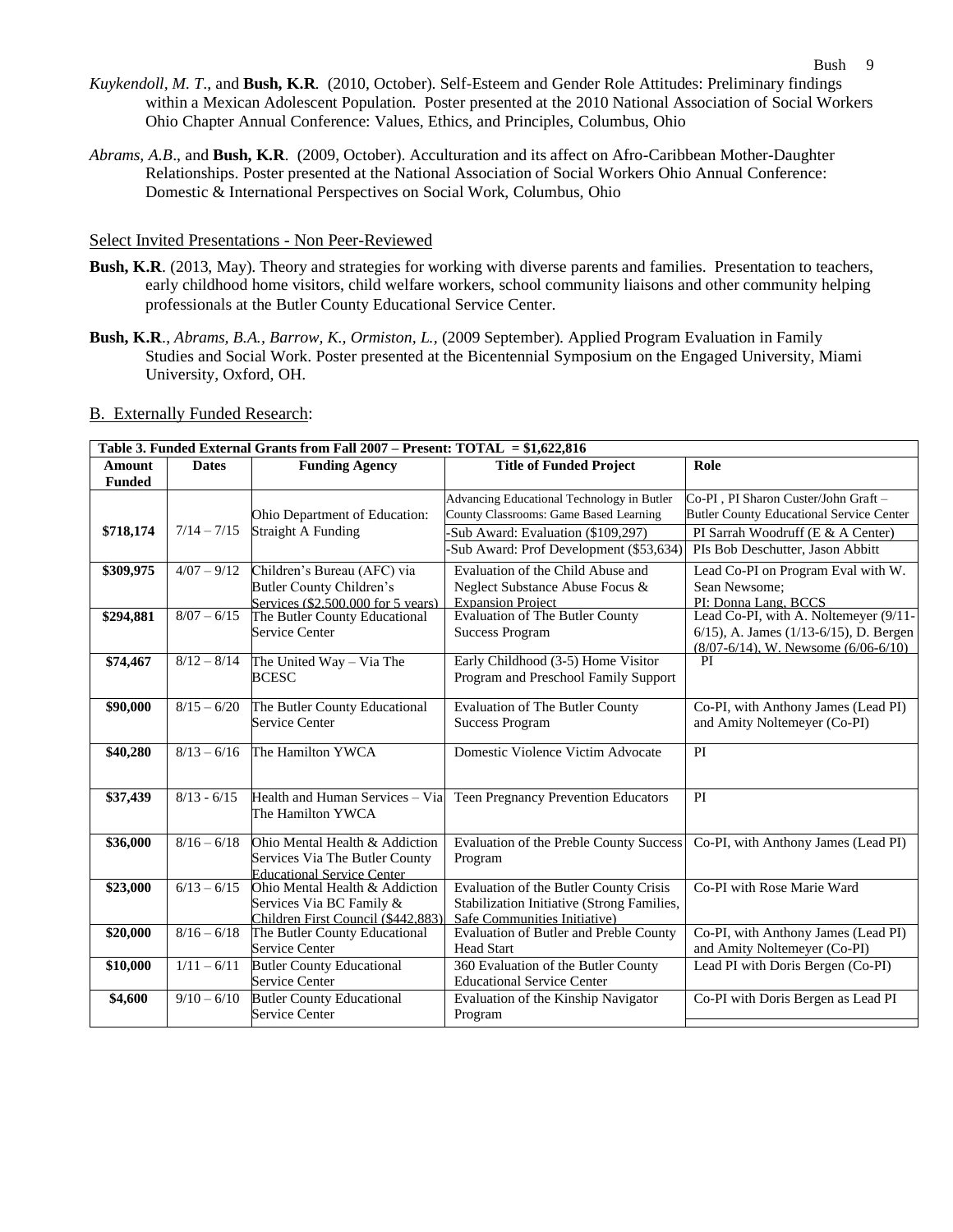### A. Service to the Profession

- 1. Editorship of Journals, or other learned publications
- Member, Editorial Board of the *Journal of Marriage and Family, 2015-present*
- Member, Editorial Board of *Marriage and Family Review, 2003-present*
	- 2. Peer Reviewer for Manuscripts and Grant Proposals:

| Table 5. Ad Hoc Reviews from July 2007 - Present |                  |                                 |
|--------------------------------------------------|------------------|---------------------------------|
| <b>Publication</b>                               | <b>Dates</b>     | Number of<br><b>Manuscripts</b> |
| <b>Child Development</b>                         | 2001 – Present   | 20 (since 07)                   |
| Journal of Marriage and Family                   | 2008 – Present   | 35                              |
| Journal of Child & Family Studies                | $2009 -$ Present | 25                              |
| <b>Child Development Perspectives</b>            | $2010 -$ Present | 02                              |
| <b>Educational Psychology</b>                    | 2012 – Present   | 01                              |
| Journal of Family Issues                         | $2012 -$ Present | 02                              |
| <b>Child Studies in Diverse Contexts</b>         | 2012 – Present   | 03                              |
| Journal of Applied Development                   | $2013 -$ Present | 01                              |
| Youth and Society                                | $2013 -$ Present | 02                              |
| Asia Pacific Education Review                    | 2012 – Present   | 01                              |
| Journal of Research on Adolescence               | $2001 -$ Present | 02                              |
| Journal of Adolescence                           | 2005 – 2008      | 01 (since 07)                   |
| Journal of Youth and Adolescence                 | $2005 - 2008$    | 01 (since 07)                   |
| Journal of Early Adolescence                     | $2005 -$ Present | 04 (since 07)                   |
| J. of Social & Personal                          | 2006 – 2009      | 02 (since 07)                   |
| J. of Family and Economic Issues                 | $2002 -$ Present | 01 (since 07)                   |

| <b>Table 6. Other Peer Reviewer Services</b> |  |  |  |
|----------------------------------------------|--|--|--|
| <b>Dates</b>                                 |  |  |  |
|                                              |  |  |  |
| $2013$ – Present                             |  |  |  |
|                                              |  |  |  |
| $2012$ – Present                             |  |  |  |
|                                              |  |  |  |
| $2003 -$ Present                             |  |  |  |
|                                              |  |  |  |
| $2005 -$ Present                             |  |  |  |
|                                              |  |  |  |
|                                              |  |  |  |
| $1998 -$ Present                             |  |  |  |
|                                              |  |  |  |
|                                              |  |  |  |
| $2006 -$ Present                             |  |  |  |
|                                              |  |  |  |
| $2006 -$ Present                             |  |  |  |
|                                              |  |  |  |
|                                              |  |  |  |

- 3. Professional Memberships
- National Council on Family Relations (1996 present).
- Society for Research on Adolescence (1999 present).
- Society for Research in Child Development (1998 present).

### B. Service to Students

- Reviewer and mentor, Miami Committee for Student Fulbright Awards, Fall 2012 Spring 2020.
- Co-Faculty Advisor to the Family Studies and Social Work student association, Fall 2005-Spring 08.
- Research Mentor to undergraduate students via over 100 independent studies (See Table 1).
- Teaching Mentor to 13 undergraduate students (See Table 1).
- Teaching Mentor to 3 graduate students.
- Research Mentor and advisor to 12 graduate students (See Table 2)